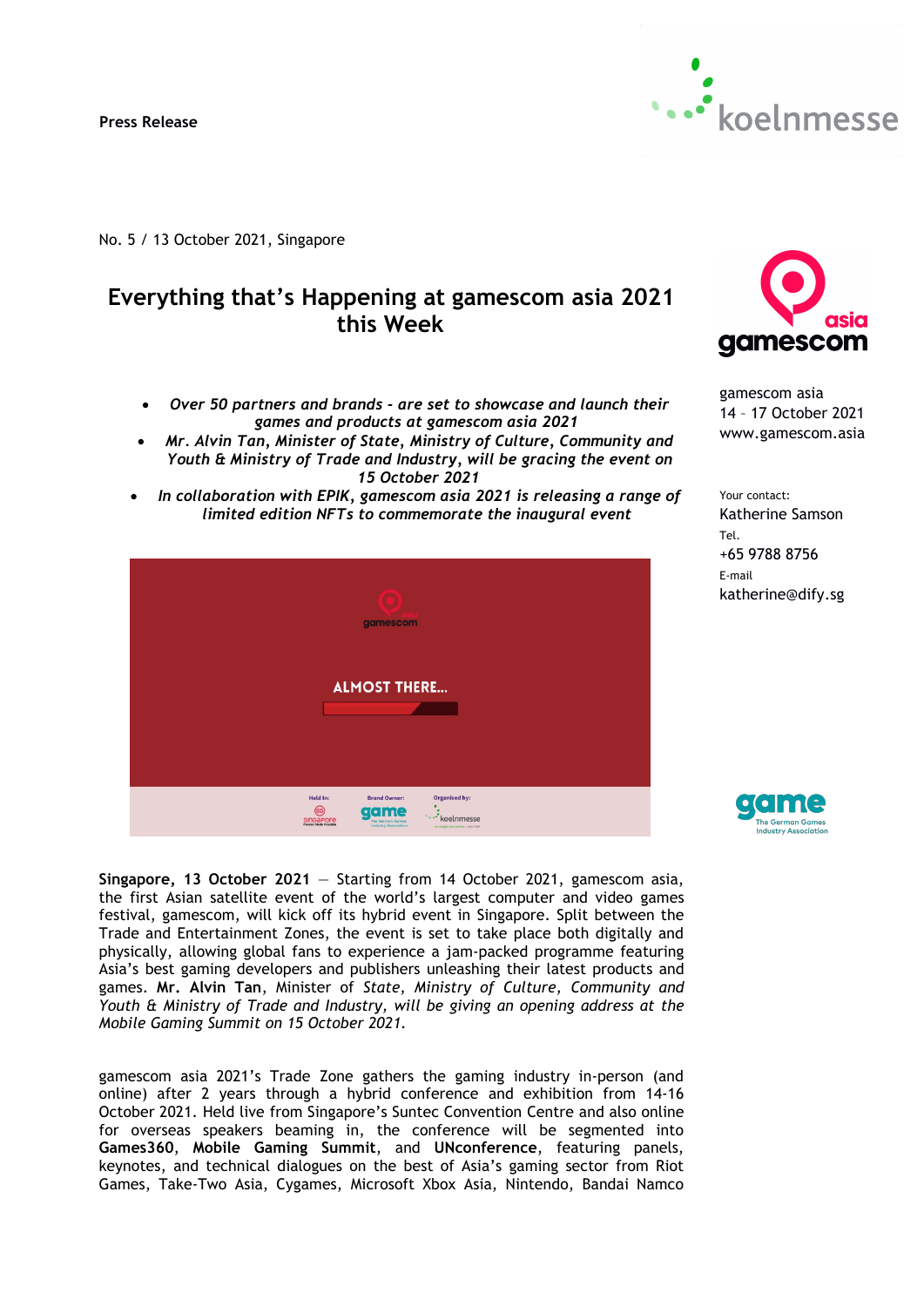

Page

Entertainment Asia, Square Enix, Google Play, and more. In addition, the Trade  $2/4$ Zone features a physical and onsite expo including the Singapore Pavilion, ample opportunities for business networking, digital lounges for the industry to connect on common topics, and a roundtable on women in gaming.

"We're excited to finally launch the gamescom brand to the Asian market with gamescom asia 2021. We could have waited for 2022 to kick things off but the industry was craving for a place for interaction this year, and we wanted to provide gamers a glimpse of what the region had in store for them in the near future." shared Mathias Kuepper, Managing Director of Koelnmesse Singapore, the organisers of gamescom asia.

"For those who can make it to Suntec on 14-15 October for the eventin Singapore, we are creating an extremely safe environment for in-person business interaction. All attendees will go through a non-invasive and highly accurate test before entering the event, which is a first for any event in Singapore. gamescom asia is proud to lead the way as a demo event and to help pave the path for other events to open in a safe manner in the very near future." he added.

Attendees who attend in person will be rewarded with limited edition gamescom asia NFTs, the first of more to come. gamescom asia is "still loading" for a much bigger launch next year but in the meantime, the organisers have put together an amazing programme and stage for the business community. For those residing out of Singapore, an engaging virtual platform has also been created for attendees to seamlessly connect with each other, online and/or onsite.

Officially kickstarting gamescom asia 2021's Entertainment Zone on 15 October 2021 will be the most anticipated session of all, PRIMETIME. Hosted by Victoria Cheng (akaChubbyNinja), this 1-hour live show will premiere new games and trailers from around the world. Viewers can catch this on gamescom asia's live [site,](https://gamescomasia.live/comingsoon.html) YouTube, TikTok, Facebook, Discord, Twitch, or co-watch it with their favourite streamers. The Entertainment Zone will also be available in Thai and Bahasa Indonesia, for gamescom asia's regional fans to enjoy these sessions easily.

Powered by AMD, gamescom asia 2021's STUDIO will bring gaming fans from all across the globe with the latest and greatest line-up of launches and discussions in the comfort of their homes. Prominent brands including AMD, TikTok, Electronic Arts, Hooded Horse Inc, Earthshine, Secret 6, Lentera Nusantara, will be presenting an exciting line-up of shows to engage with their fans with the latest game launches, reviews and exciting sessions. In addition to this, Singapore Games Association will be presenting the Singapore Pavillion Showcase on 16 October 2021, presenting Singapore's homegrown gaming companies like Cargo Studio, Leoful, and Ysbryd Games.

Catch gamescom asia's special edition of Mobile Minutes before the start of each day to keep track of the latest global and regional gaming news. Viewers can keep an eye out for the following segments that will be happening on 16 and 17 October  $2021:$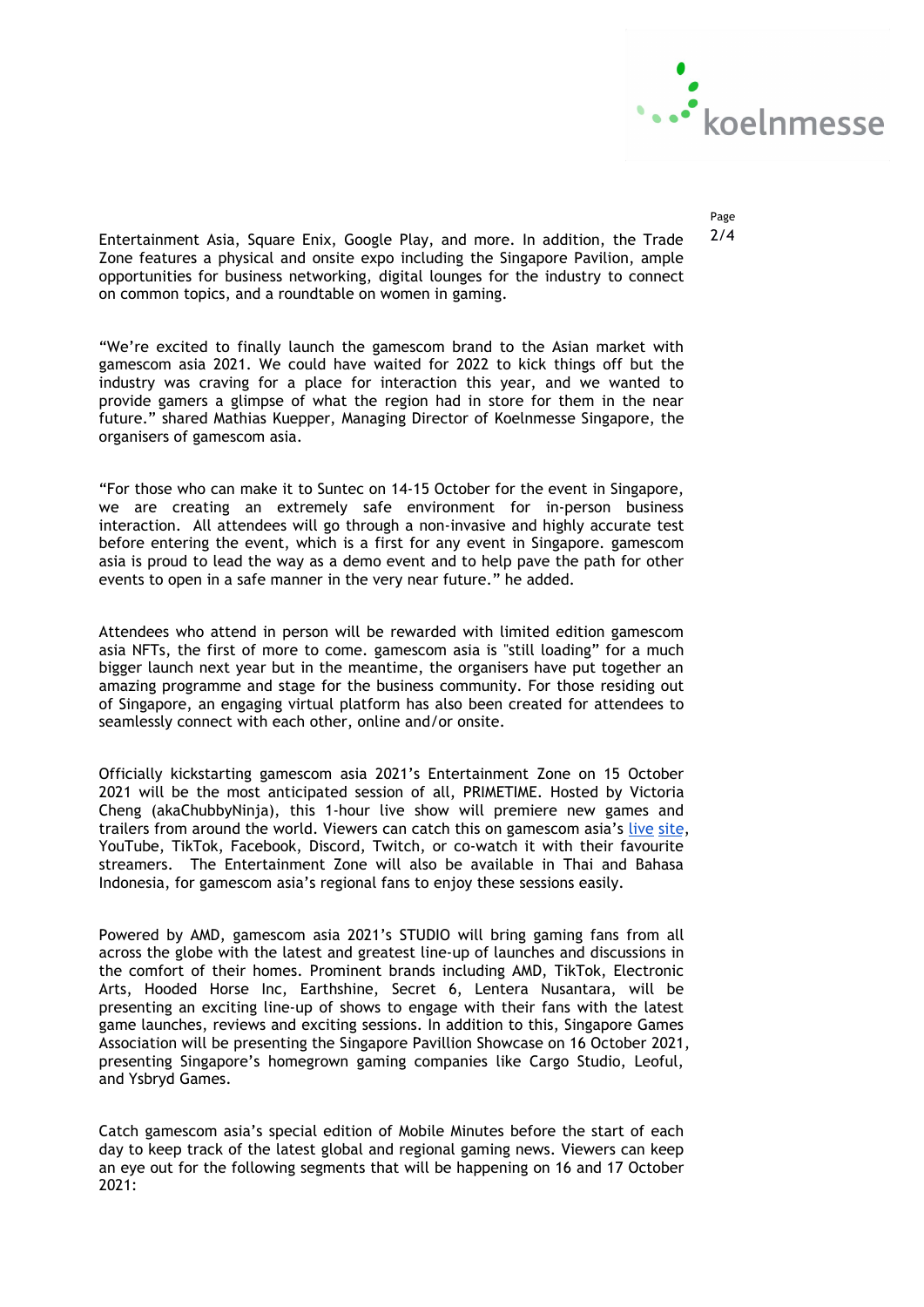

- Page 3/4
- **AMD X Acer Streamer Challenge:** *Interviews with Gema Show (PH), SirCloud (MY), MaggieKarp (PH), Dossier Channel (TH) and Rip113 (VN) on the games & challenges they'll be facing*
- **AMD X HP Streamer Challenge:** *Interviews with FrozenKiss (TH), MickiePP (TH), Sherlin Tsu (IN) and Lutfi Halimawan (IN) on their favourite games*
- **AMD X Dell Streamer Challenge**: *Featuring Team Alienware Casters (TH, VN, PH & IN) playing VALORANT live with lucky fans*
- **Indie STUDIO session:** *Featuring award-winning international indie games*
- **Fireside Chat with Electronic Arts (EA):** *A chat with Liam McClure, Head of Creative Strategy & Player Engagement Asia, EA, on his views about Asia's gaming industry*
- **Ubisoft's Just Dance 2022 sneak peak:** *Get a sneak preview of Just Dance 2022 and watch Mark Kinoshita and Benzo challenge each other. Also, catch a quick recap off Far Cry 6, Rainbow 6, Extraction, Riders Republic and more*
- **TikTok Show:** *Catch conversations with top TikTok Creators from Asia and their journey into the gaming space*
- **Epulze - gamescom asia esports Challenge (CS:GO Tournament):** *A challenge specially held for gamescom asia 2021, where lucky fans will get to play Counter Strike - Global Offensive to win attractive prizes*

For fans who missed out on a particular STUDIO segment, gamescom asia 2021's VAULT will allow audiences to replay and catch all programmes on-demand, even after gamescom asia ends.

## **Registration to the Trade Zone & Conference is ongoing till the end of the event! Fans can tune in to gamescom asia 2021's Entertainment Zone for free [here.](https://gamescomasia.live/comingsoon.html)**

*Available images, list of confirmed partners, and program schedule can be found in the digital press kit [here.](about:blank)*

*Apply to be accredited as either a [media](about:blank) or [content](about:blank) creator to get the latest news from gamescom asia 2021.*